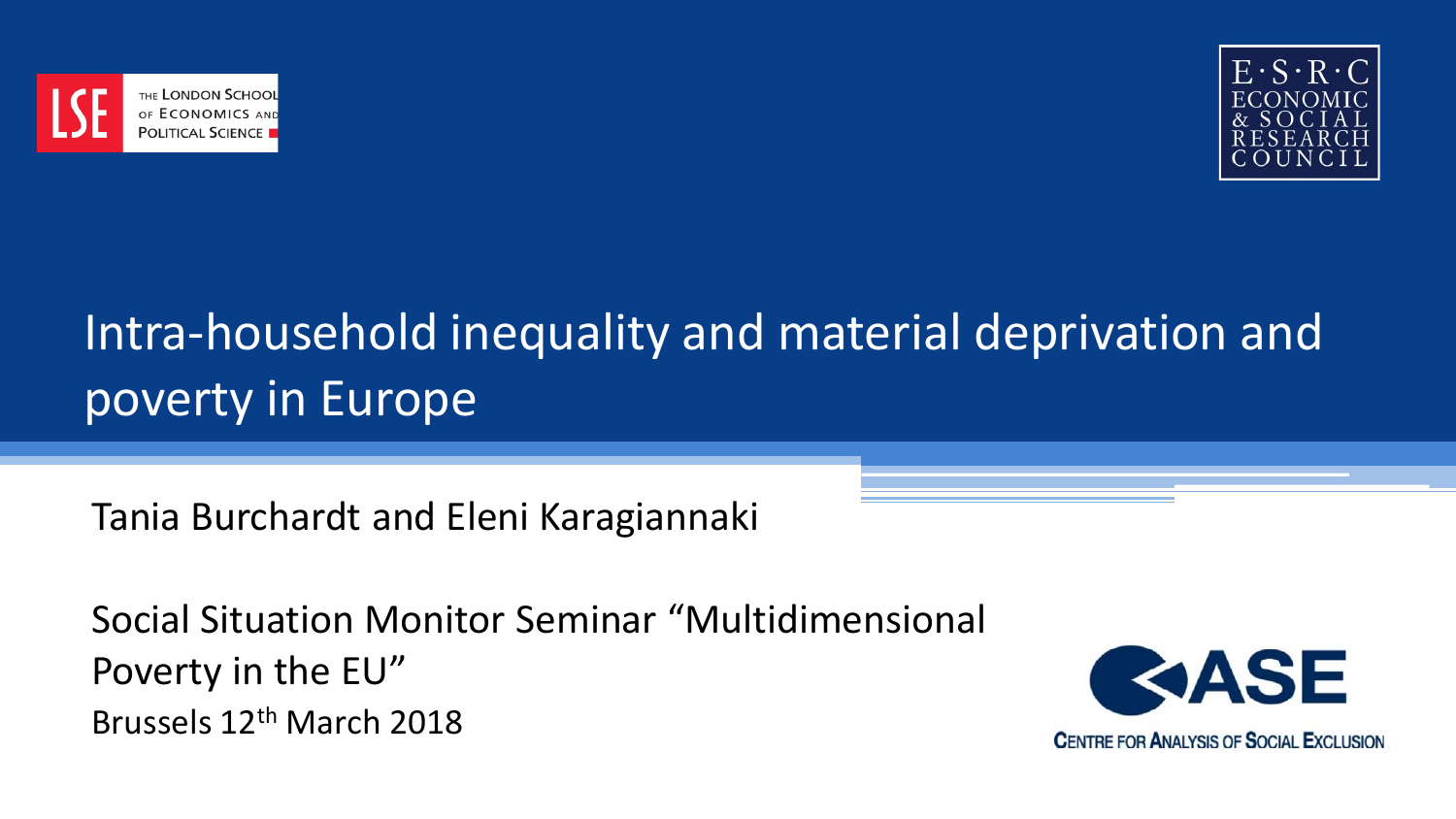## **Background**

Living standards (e.g. income poverty and material deprivation) are usually assessed using household-level indicators

underlying assumption: sharing of household resources is made to the equal benefit of all household members. **But** we know that resources are not always shared equally within households though most research to date on couples

This project is funded by the Economic and Social Research Council

Research objective: To examine the implications of intra-household inequality on poverty, inequality and material deprivation in Europe.

Focus on multi-family households

Today's talk on the implications of intra-household inequality on material deprivation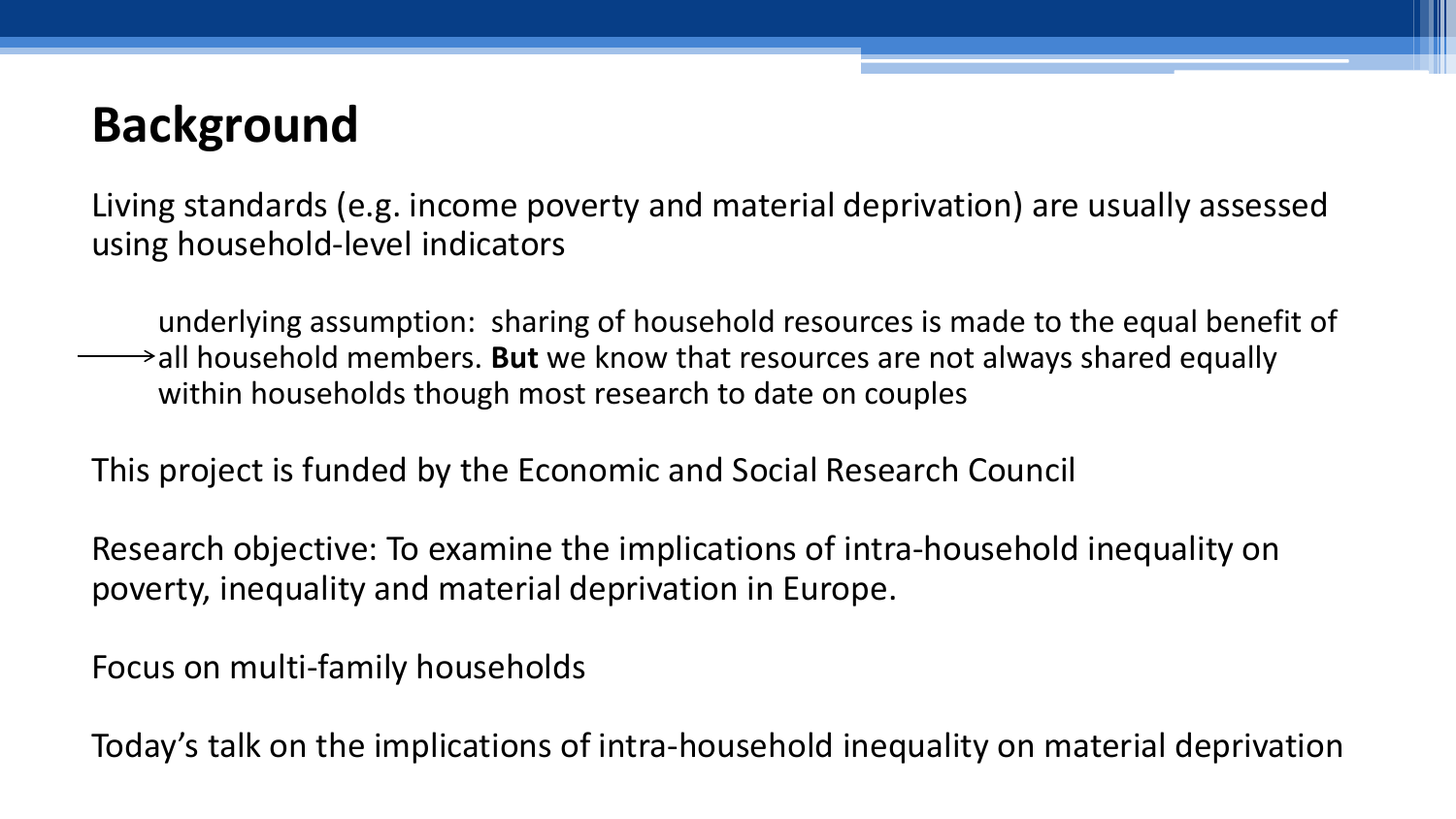## **Research objectives**

To use data personal deprivation data included the 2014 round of EU-SILC to examine what we can infer about the intra-household allocation of resources.

And conversely to examine to what extent intra-household inequality contributes to adult deprivation outcomes

Focus on multi-family households:

- research on these types of household scarce;
- income pooling/sharing of resources more likely to be incomplete;
- prevalence of multi-family hhs is non-negligible and varies across Europe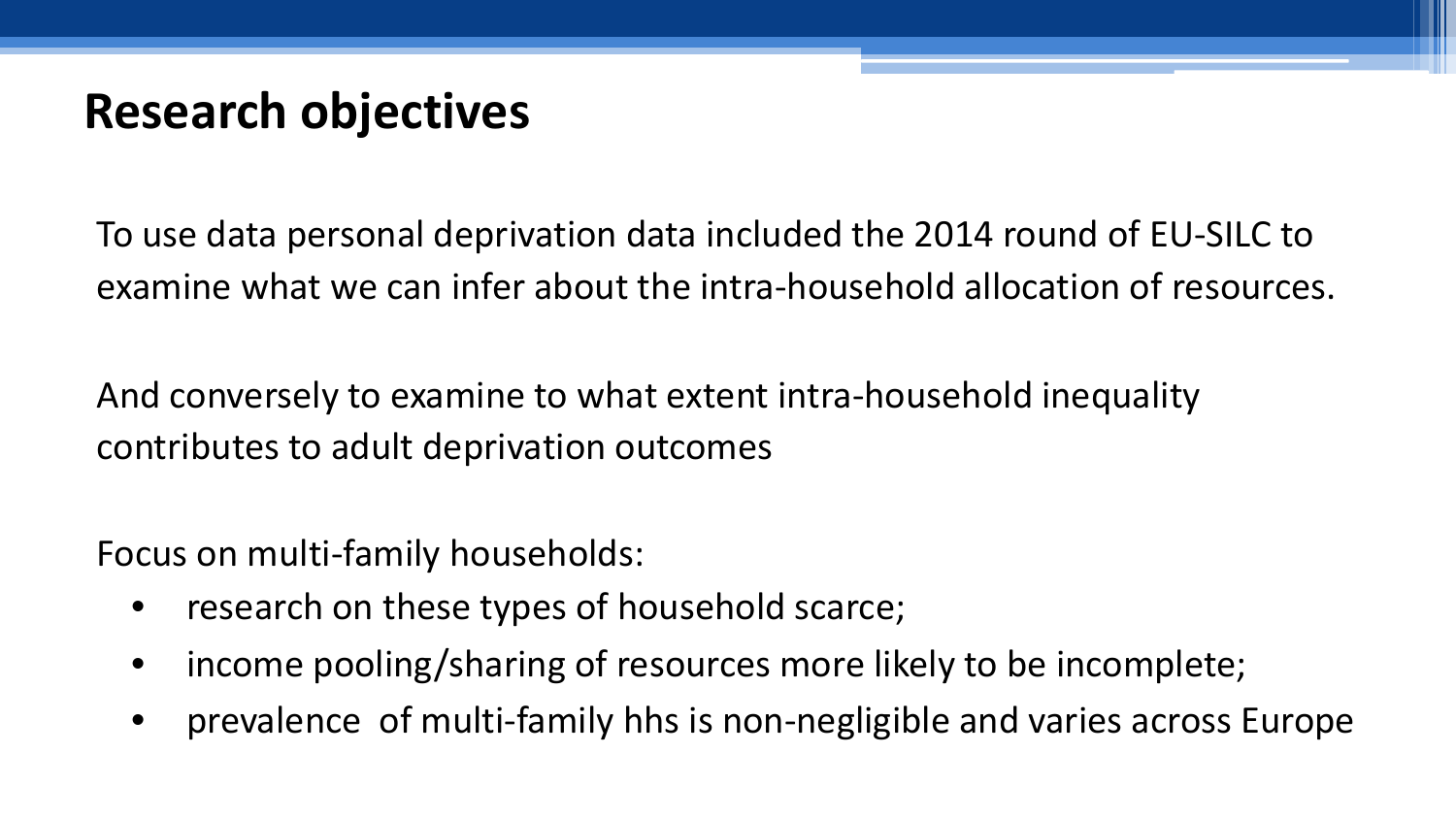#### Large cross-country variation in rates of co-residence across Europe

11.9 25.5 32.5 62.3 0 10 20 30 40 50 60 70 NO:Norway SE:Sweden DK:Denmark FI:Finland DE:Germany NL:Netherlands FR:France CH:Switzerland UK:United Kingdom IS-Iceland BE:Belgium AT:Austria IE:Ireland Total LU:Luxemburg EE:Estonia CZ:Czeck Republic LT:Lithuania EL:Greece IT: İtaly ES:Spain SI:Slovenia PT:Portugal HU:Hungary CY:Cyprus MT:Malta LV:Latvia BG:Bulgaria PL:Poland HR:Croatia SK:Slovakia RO:Romania RS:Serbia

Population living in households containing two+ family units, by country, 2014

Percentage

Data source: EU-SILC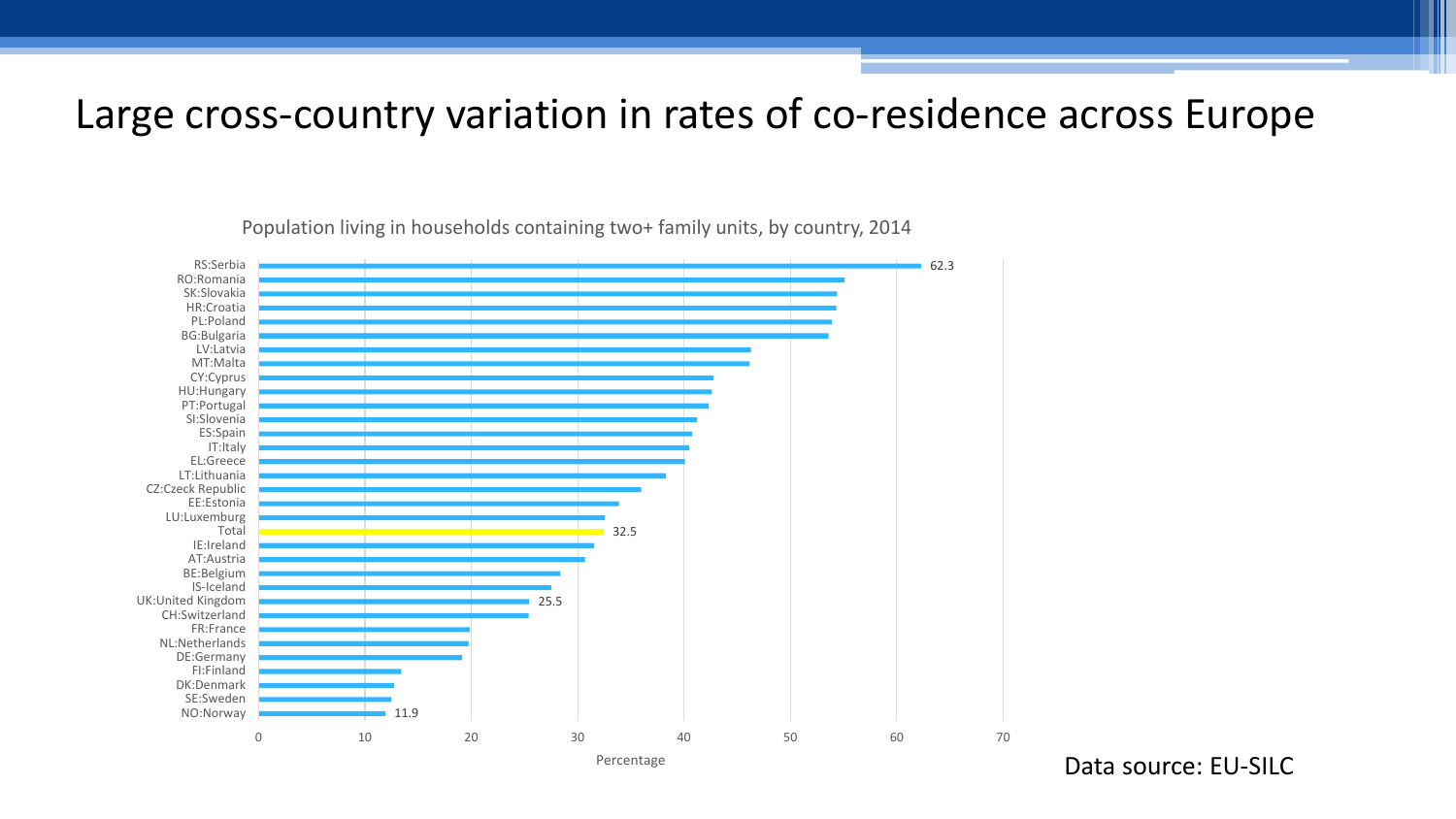#### **EU Statistics on Income and Living Conditions (EU-SILC) 2014**

EU-SILC is the annual micro-data source for EU social indicators, collecting information on income, material deprivation and many household characteristics

Countries given common framework of required outputs but flexibility on methods and data collection design (survey, or register plus survey)

The 2014 survey was conducted in 28 EU countries plus Iceland, Norway, Switzerland and Serbia

N ≃ 500,000 adults and ≃ 120,000 children

Detailed income information (some recorded at personal and some household level)

• Equivalised [modified OECD scales] net household income= Gross household and individual incomes, minus regular taxes, social security contributions and inter-hh transfers

No household grid – but enough info to determine most (but not all) household relationships and identify different family units in households – family unit defined as single individual or couple with any dependent children.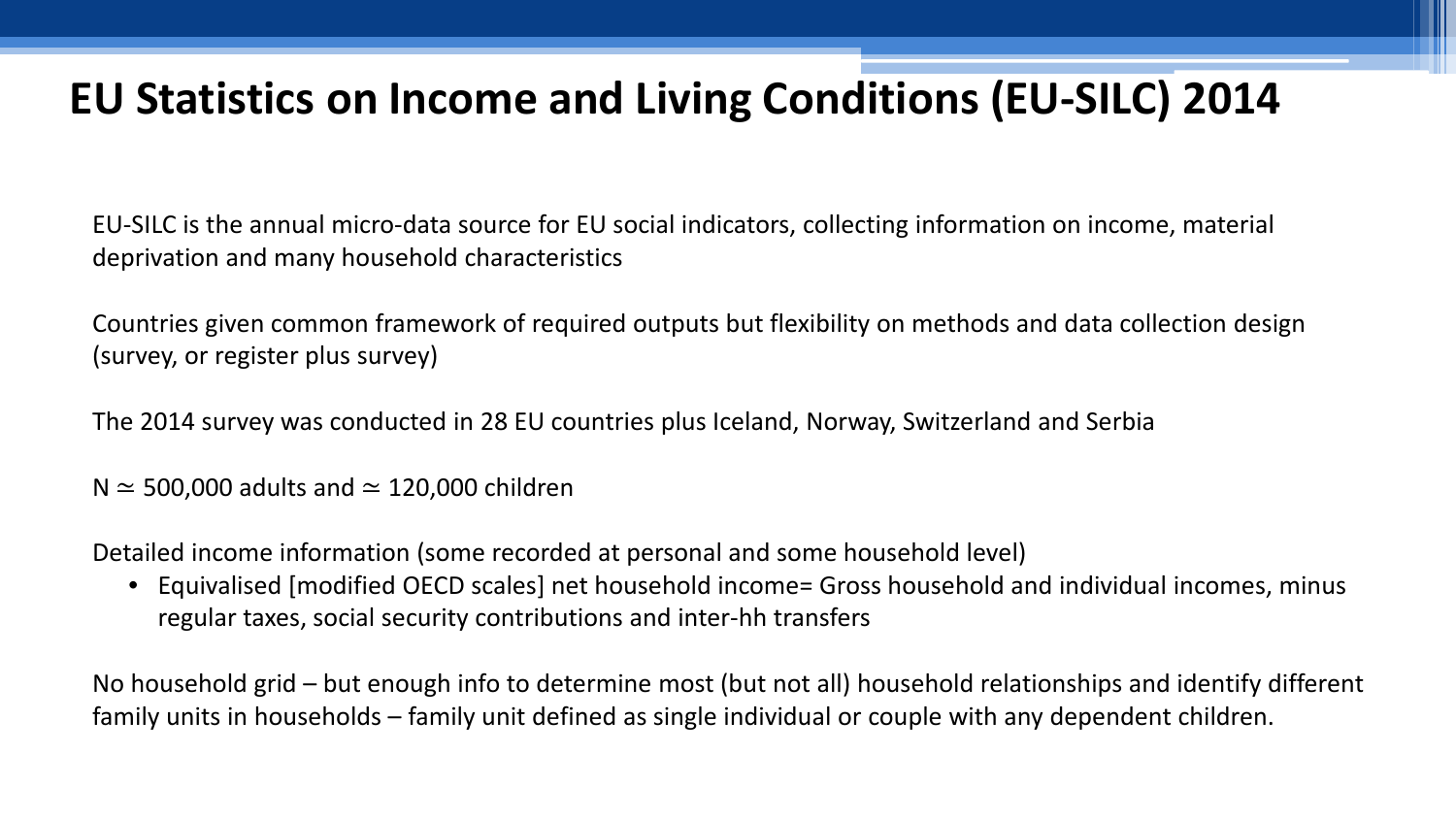## **Material deprivation indicators**

**PD2: Personal deprivation indicator indicates whether the individual cannot afford two or more of the following 7 items**

- 1. replacing worn out clothes by some new (not second hand);
- 2. two pairs of properly fitting shoes (including a pair of all-weather shoes);
- 3. get together with friends/family (relatives) for drink/meal at least once per month;
- 4. regularly participate in leisure activities;
- 5. spend a small amount of money each week on yourself;
- 6. internet connection for personal use at home;
- 7. regular use of public transport

#### **Source: 2014 Material deprivation module**

**HD3: Household deprivation indicator indicates whether the individual cannot afford three or more of the following 9 items**

- 1. to pay their rent, mortgage or utility bills;
- 2. to keep their home adequately warm;
- 3. to face unexpected expenses;
- 4. to eat meat or proteins regularly;
- 5. to go on holiday;
- 6. to have a television set;
- 7. to have a washing machine;
- 8. to have a car;
- 9. to have a telephone

**Source: 2014 core EU-SILC dataset**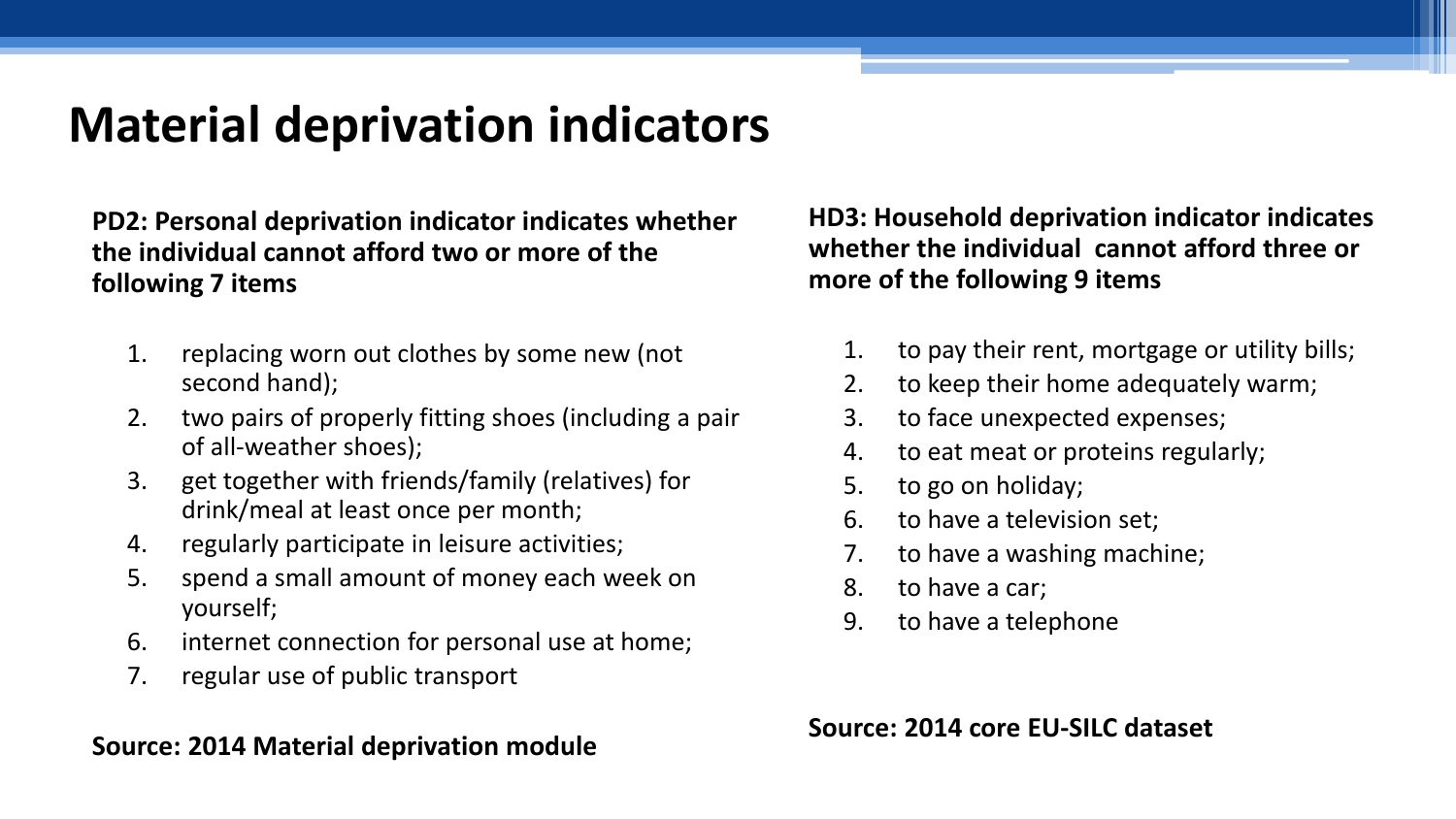# **Provisional results**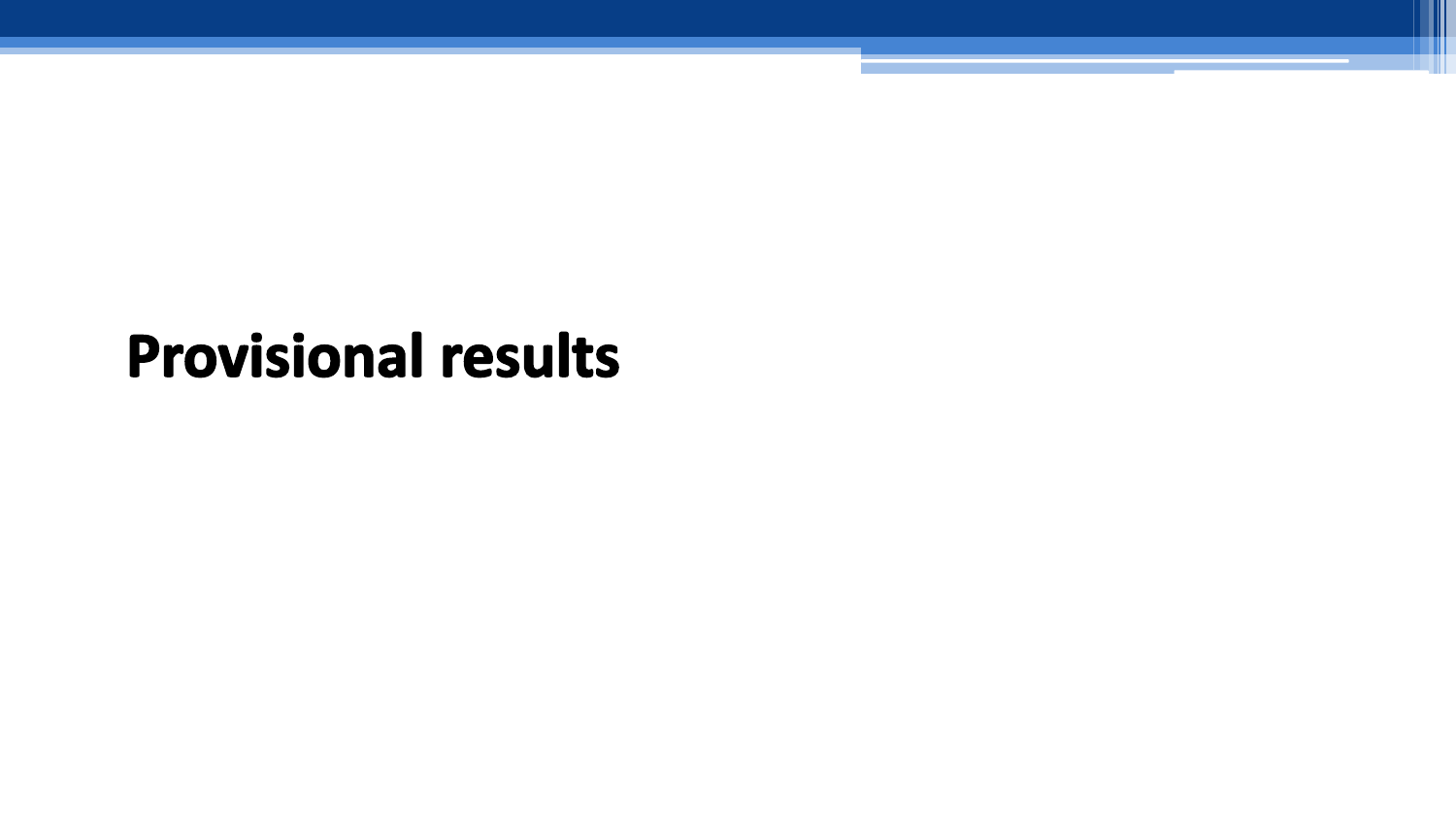# Deprivation rates in terms of HD3 and PD2 indicators by gender, family type and co-residence status

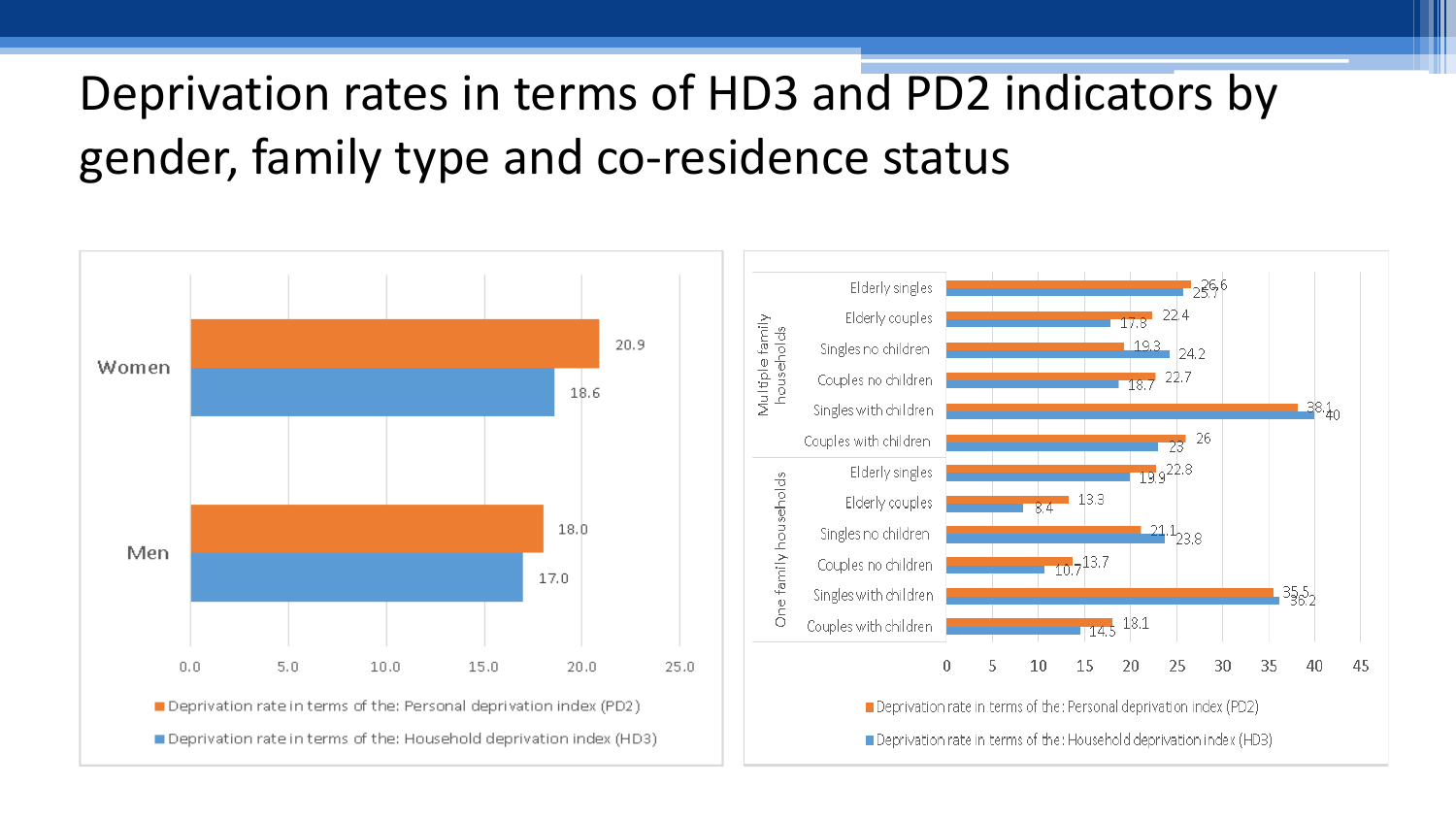### **Multivariate analysis**

Probit model predicting the probability of being deprived in terms of PD2 indicator

#### **Regressors**

- gender,
- age and age squared
- family type by co-residence status
- equivalised net household income
- individual income share i.e. income of each individual as share total household income (*used as a proxy of individual's control over household resources*)

Models first on the pooled sample of all countries and family types with country and family type dummies,

Then separate models by country and family type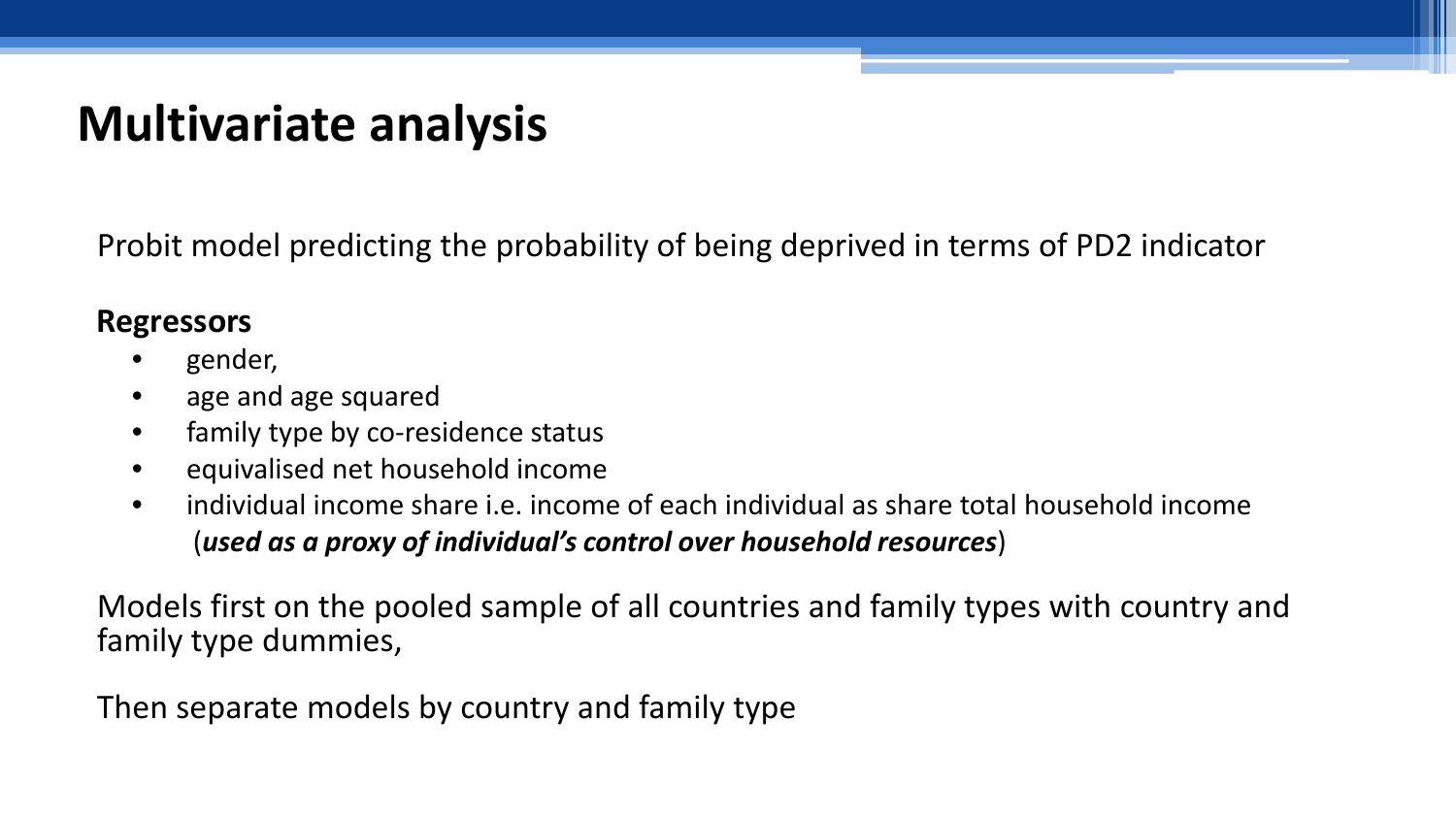#### **Effects of personal and household characteristics on the probability of being PD deprived (pooled probit model)**



Estimated marginal effects from pooled probit model

**Note**: All blue shaded bars indicate statistically significance at least 10 per cent significance level.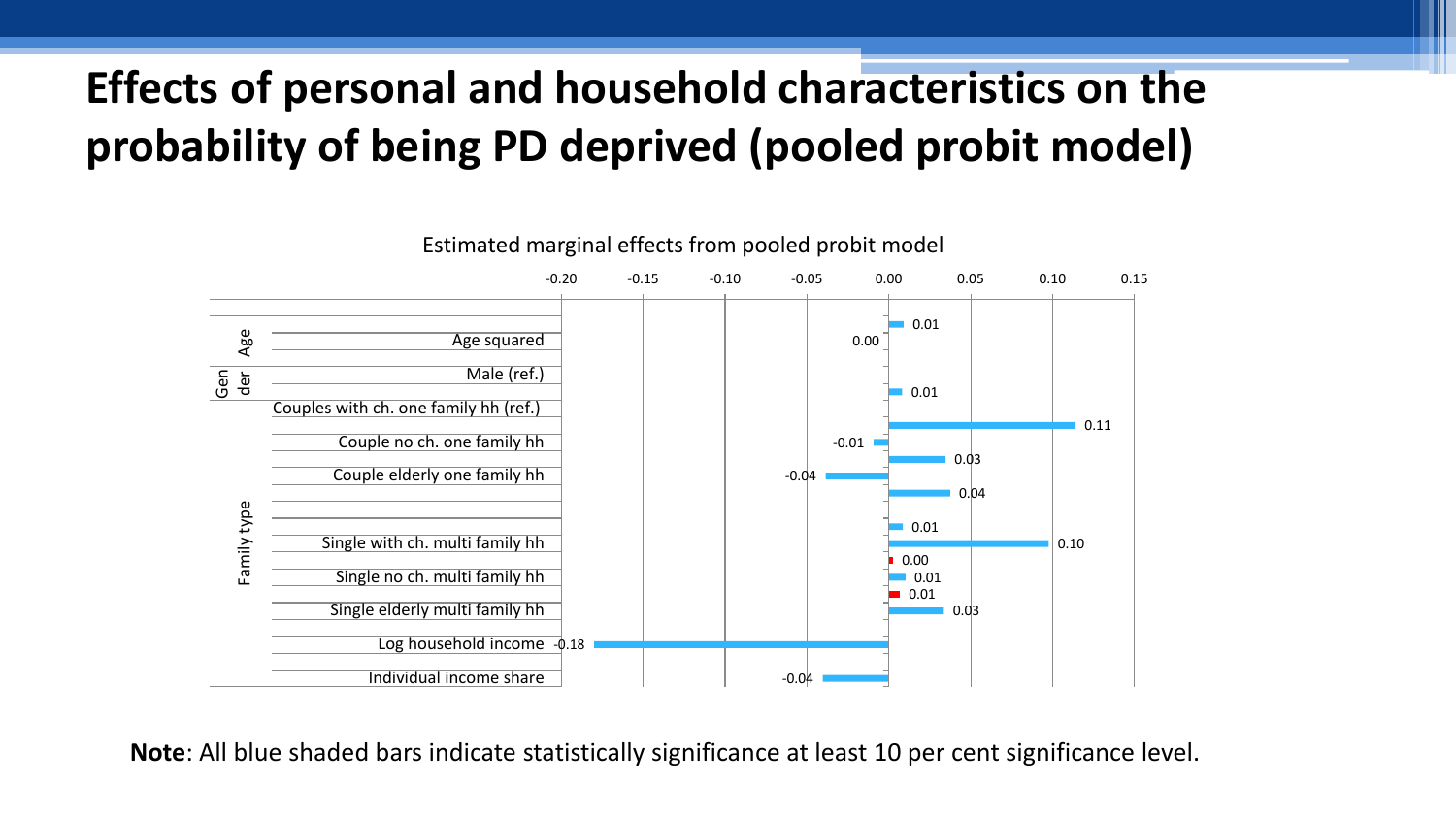#### **Predicted probabilities for household income and individual income share**

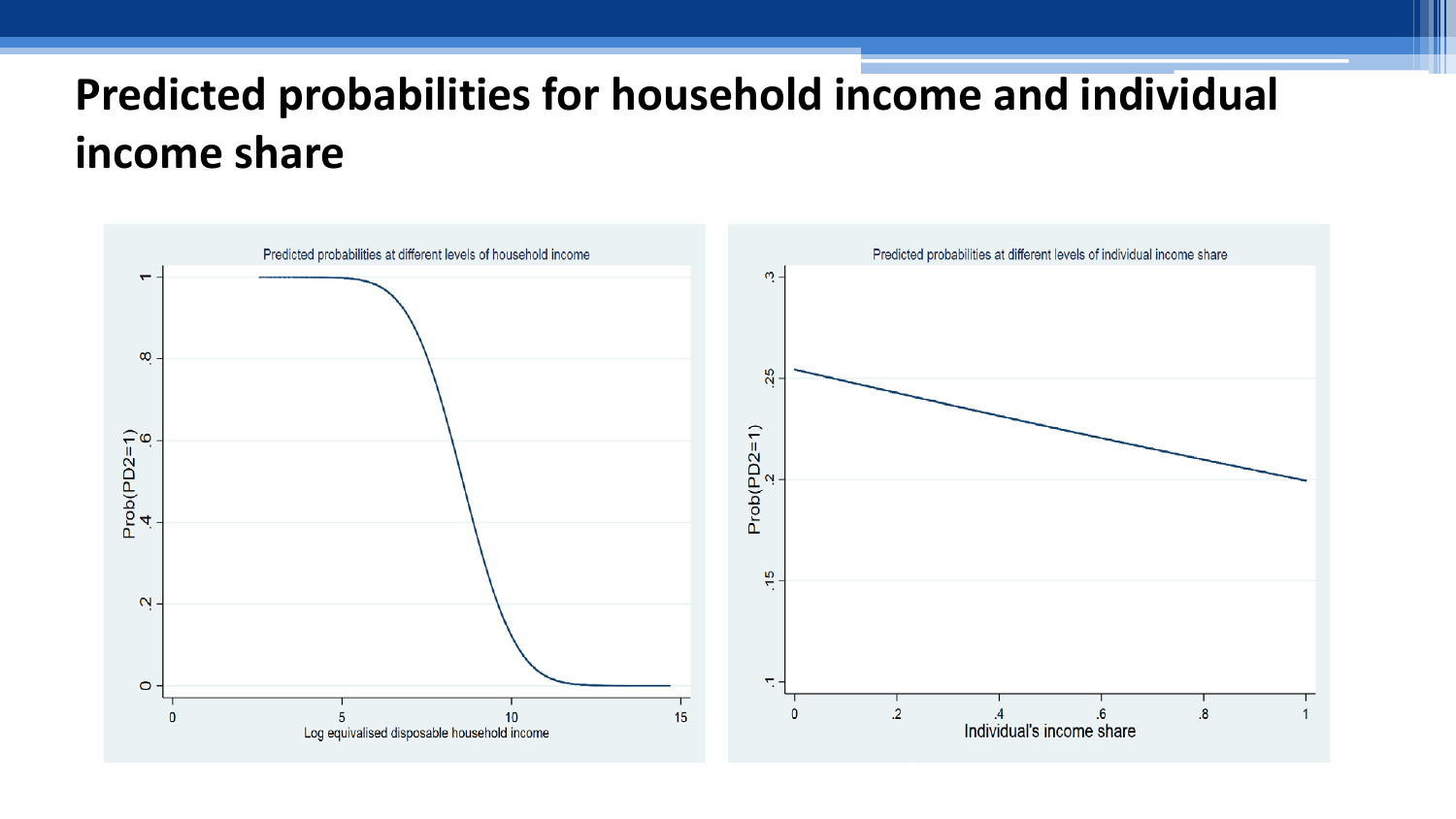#### The effect of individual income shares as predictor of PD2 risk varies substantially across different countries (country level models)



**Marginal effects on the individual's income share estimated by country level models**

**Note**: All blue shaded bars indicate statistically significance at least 10 per cent significance level.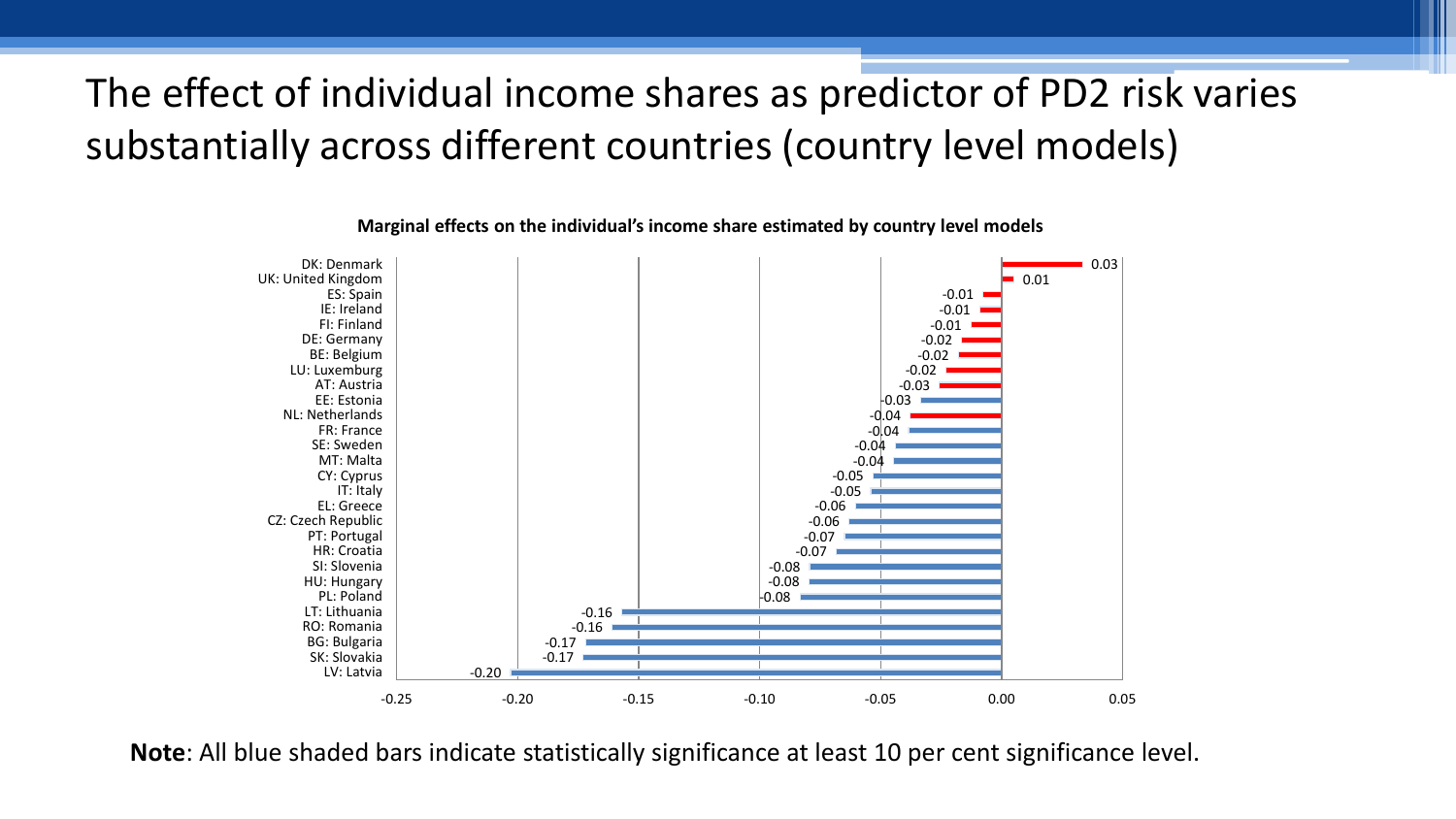#### ….and across family types (family type level models)



**Marginal effect on individual income shares in models by family type**

**Note**: All blue shaded bars indicate statistically significance at least 10 per cent significance level.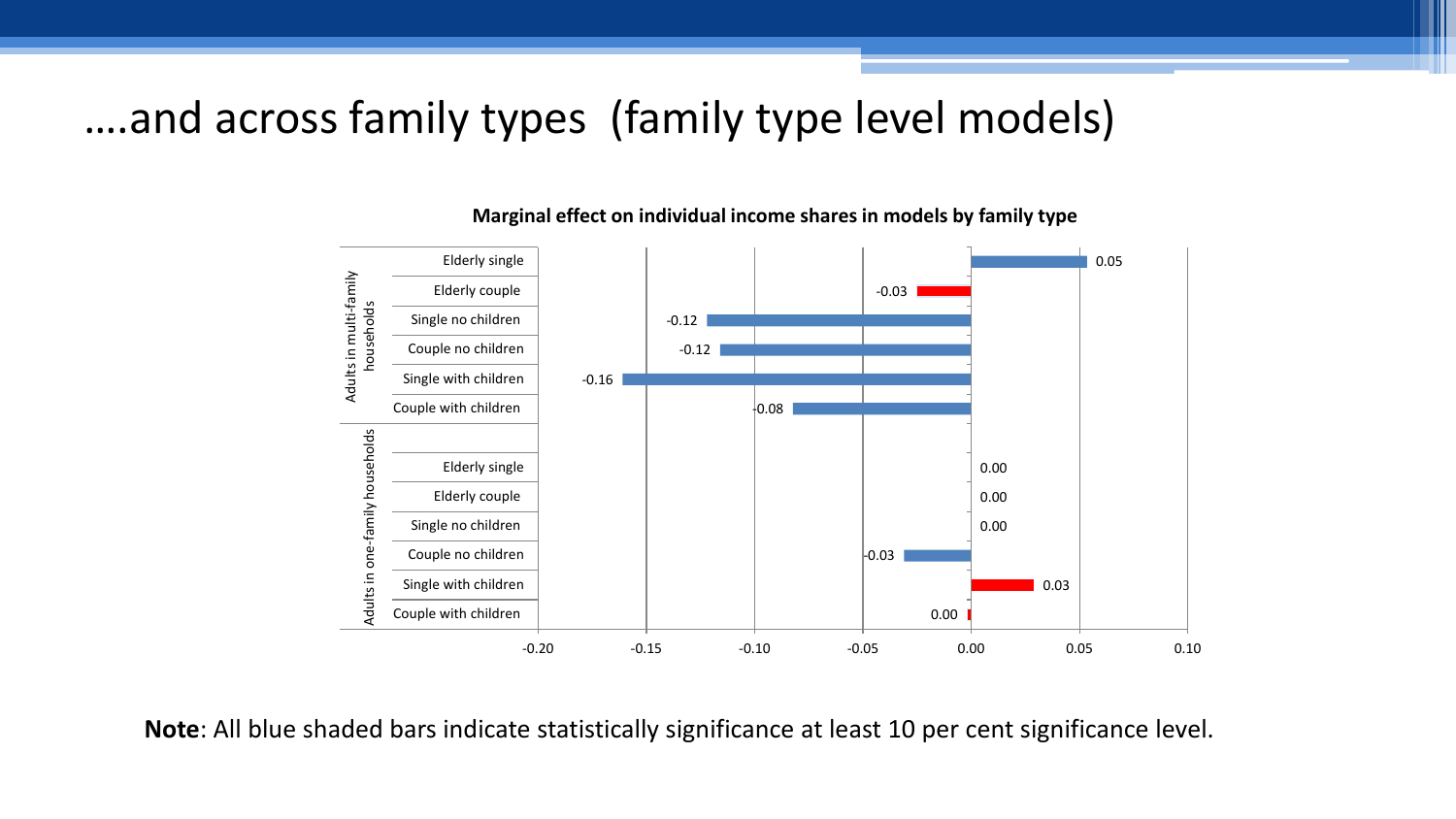## **The combined HD-PD index**

Treat HD and PD as two dimensions of an overall deprivation index following the Alkire & Foster (2007, 2011) adjusted headcount index methodology for the MPI

- Define an individual as 'poor' if they are deprived in *either* dimension (HD >= 3 or  $PD >= 2)$
- Headcount ratio (H) = individuals deprived in either dimension as a proportion of all individuals
- Intensity (A) = average number of deprivation items of the poor

#### **MPI = H x A**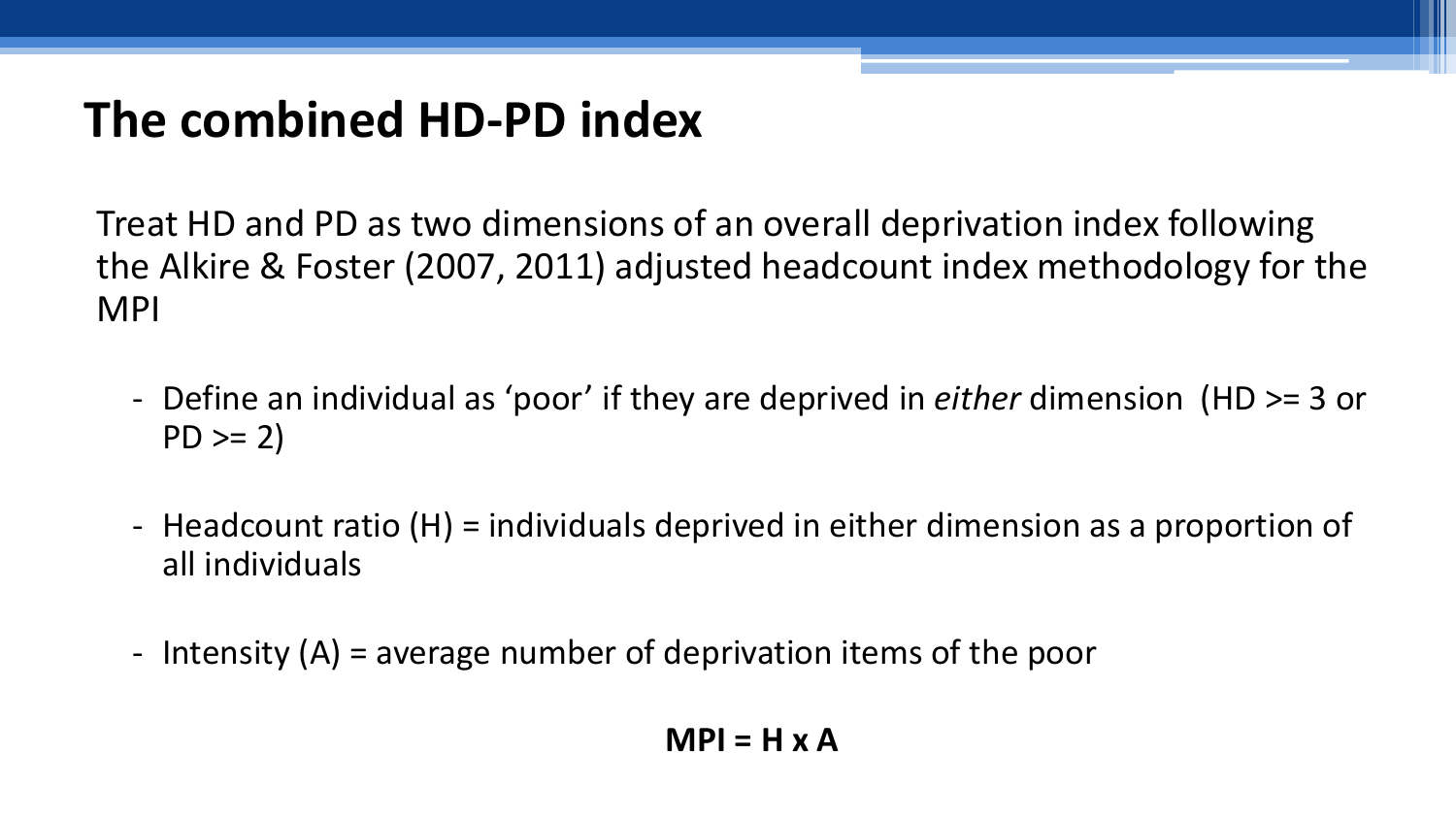# PD accounts for just over half of combined deprivation measure across all countries

| <b>Combined HD PD MPI type measure</b> |       |
|----------------------------------------|-------|
| Headcount                              | 0.26  |
| Intensity                              | 0.32  |
| <b>Adjusted Headcount Ratio</b>        | 0.08  |
| % contribution of HD3                  | 44.6% |
| % contribution of PD2                  | 55.4% |

EU-28 countries + 4 (Iceland, Norway, Switzerland, Serbia)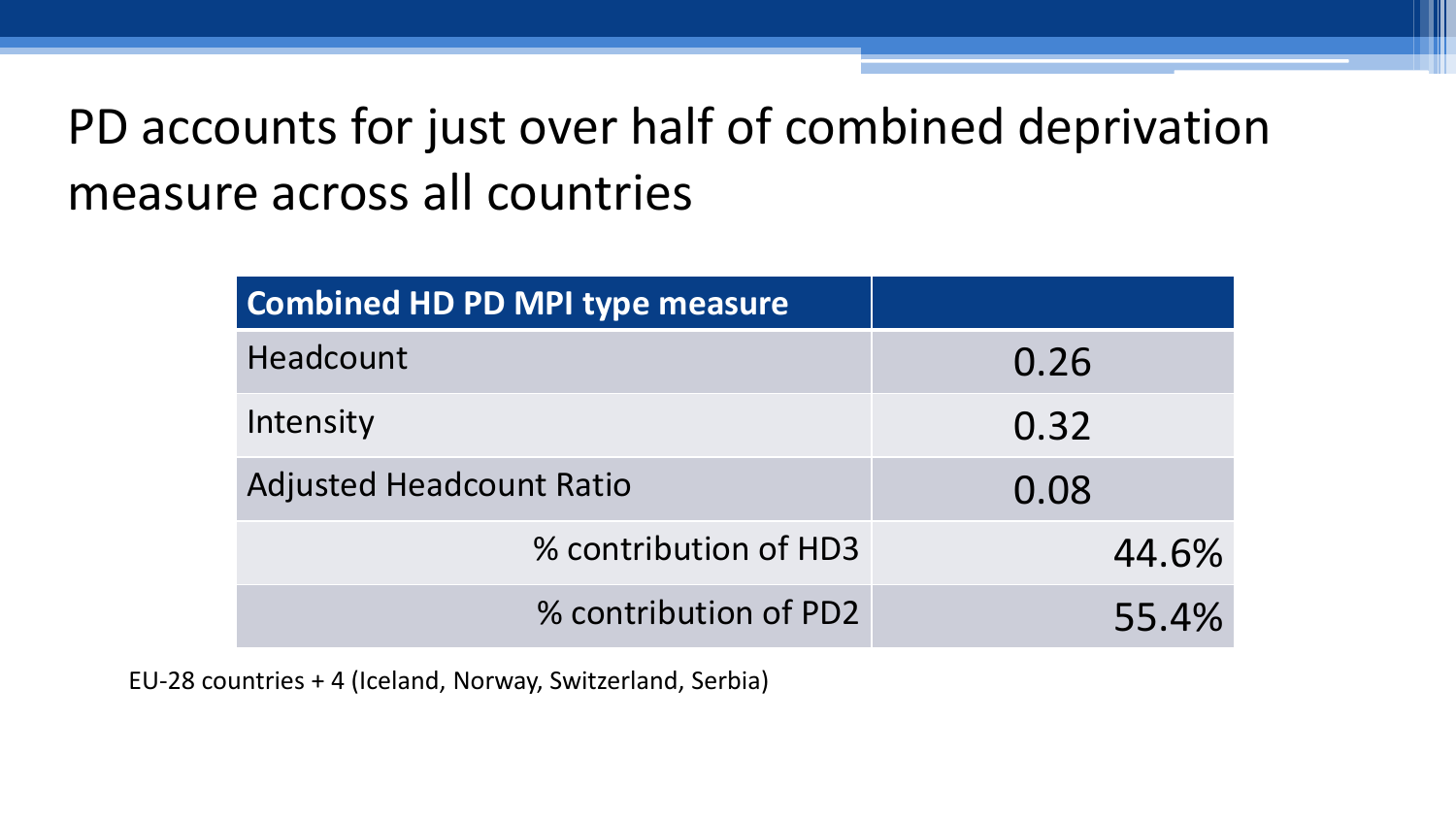#### ...but the relative importance of HD and PD varies across countries

0.650 0.640 0.626 0.610 0.609 0.596 0.587 0.586 0.577 0.575 0.571 0.554  $0.550$ 0.542 0.531 0.531 0.526 0.525 0.515 0.508  $0.496$ 0.490 0.489 0.488 0.461 0.455 0.446 0.441 0.429 0.367 0.354 0.345 0.229 0.0 0.1 0.2 0.3 0.4 0.5 0.6 0.7 CH:Switzerland RO:Romania MT:Malta IS-Iceland DE:Germany UK:United Kingdom FR:France BE:Belgium BG:Bulgaria LU:Luxemburg ES:Spain All SE:Sweden AT:Austria HU:Hungary IT:Italy LT:Lithuania DK:Denmark PT:Portugal NL:Netherlands RS:Serbia LV:Latvia PL:Poland IE:Ireland SI:Slovenia NO:Norway SK:Slovakia EE:Estonia EL:Greece CZ:Czeck Republic HR:Croatia CY:Cyprus FI:Finland

#### Contribution of PD to combined MPI HD-PD measure, by country

Proportion of combined measure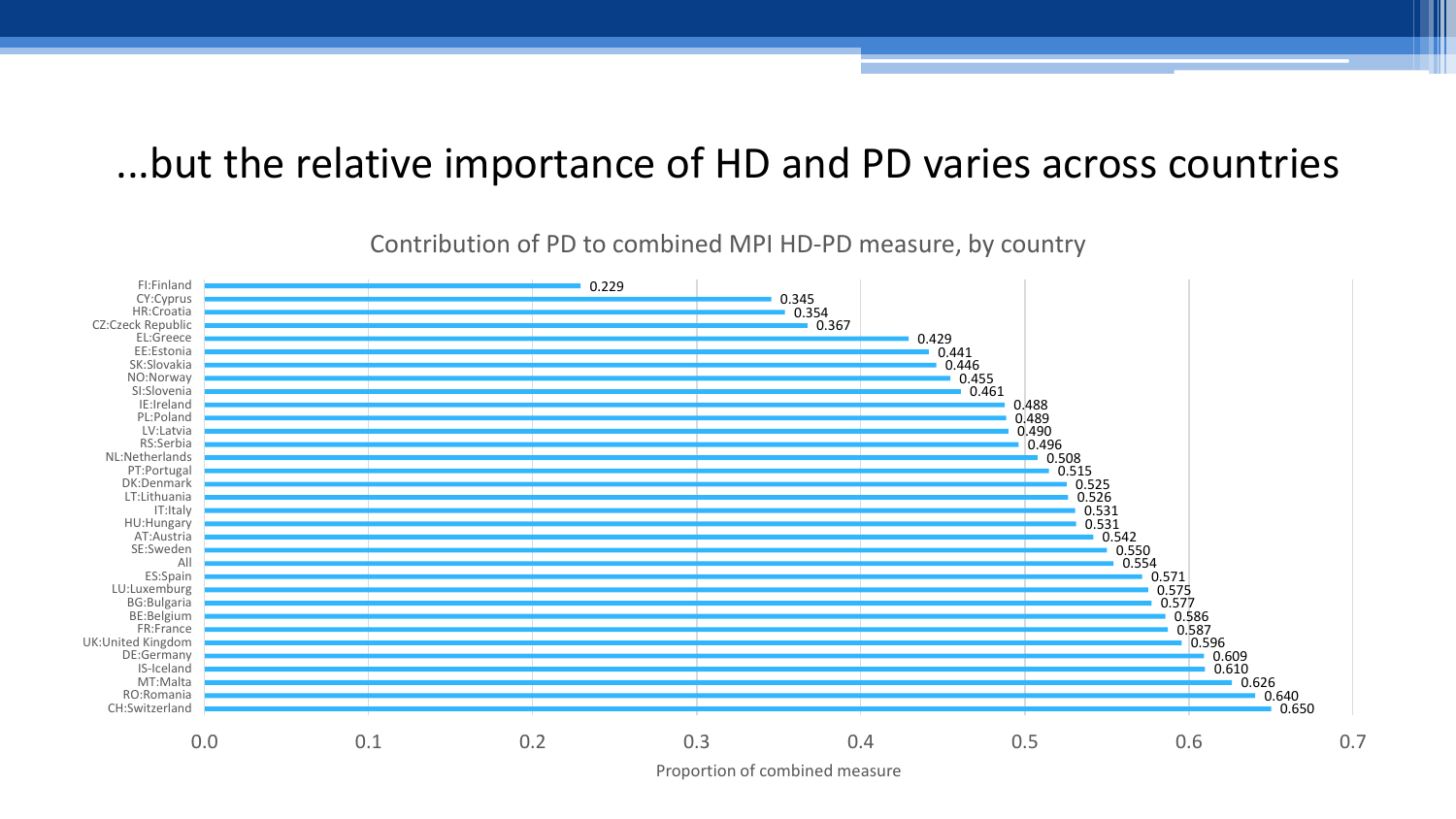# **Conclusions and** implications for policy and research

PD indicator captures some variation in the benefit obtained from household resources by different members

Control over resources (as proxied by individual's contribution to total household income) matters and **matters more** in multi-family households (i.e. between families sharing/pooling less complete)

Economic, social and cultural context matter - cross-national variations not wholly explained by compositional effects

Both HD and PD matter for individual living standard

Adopting a combined measure would provide extra information deprivation risk assessment